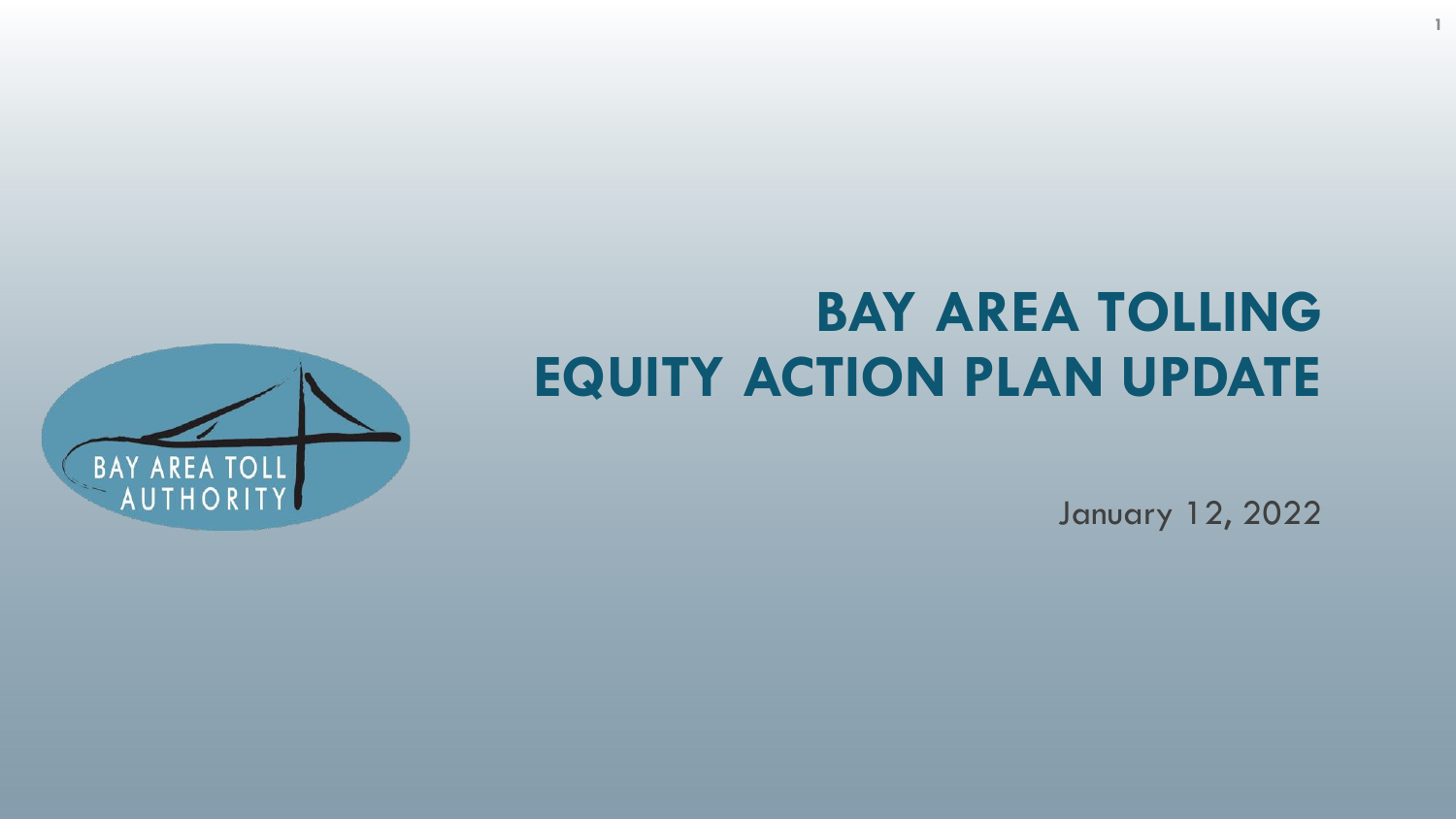#### **KEY QUESTIONS TO ADDRESS FOR PATH FORWARD**

- 1. How are we defining "problematic" unpaid violations/penalties?
- 2. Who are we trying to help?
- 3. Who is having the most difficulty?
- 4. What are the main reasons for the accumulation of unpaid tolls and violations/penalties?
- 5. What data-based actions can be taken in the short- and long-term to address the problem?

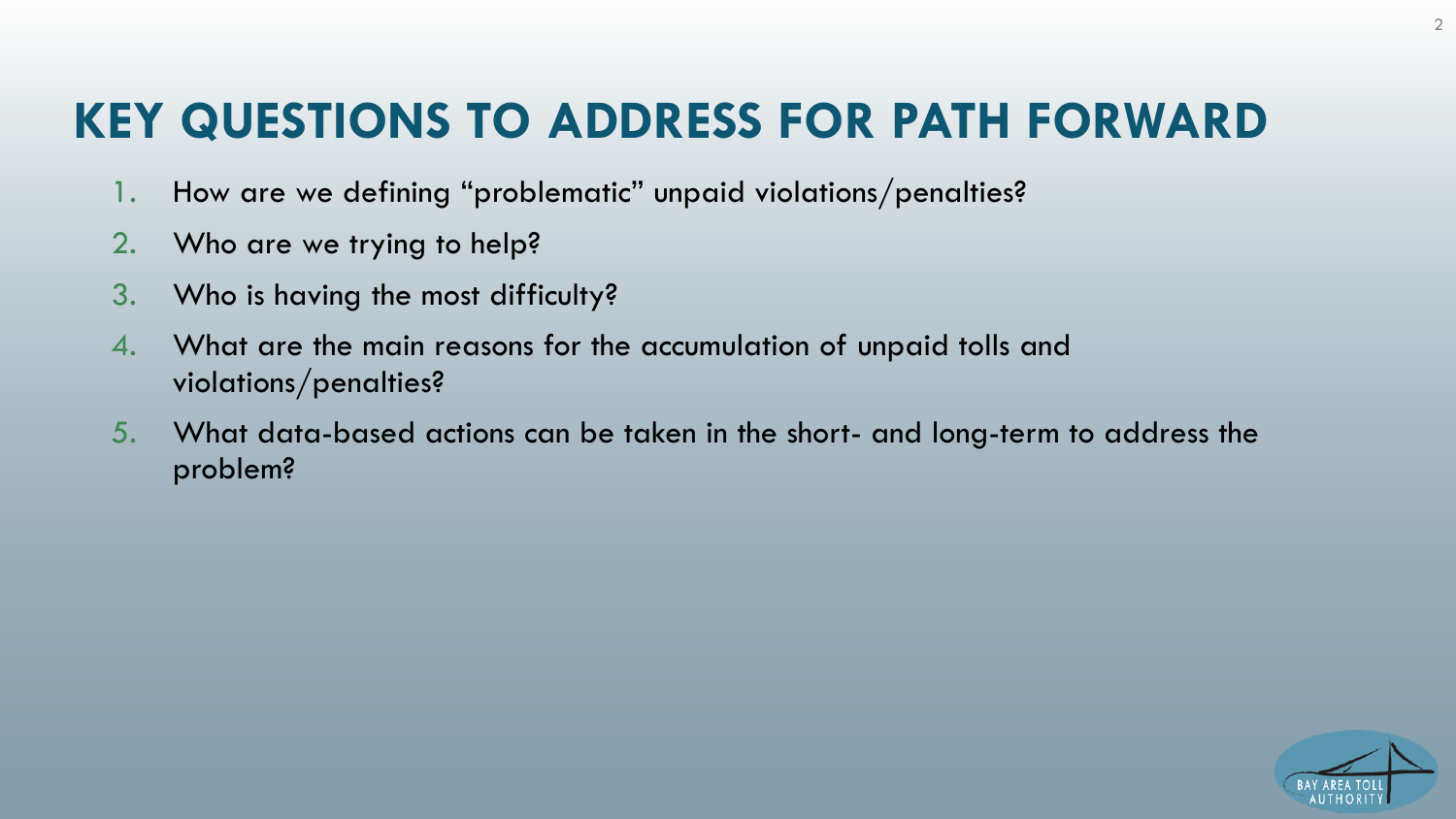# **EXAMPLE 1 - HOW ARE WE DEFINING "PROBLEMATIC" UNPAID TOLLS & VIOLATION PENALTIES?**

| Sub-question                                                                                                        | <b>Data Source(s)</b>                   | <b>Timeline for Data</b><br><b>Collection &amp; Analysis</b> |
|---------------------------------------------------------------------------------------------------------------------|-----------------------------------------|--------------------------------------------------------------|
| 1a. How many unpaid<br>violations have drivers<br>accumulated since AET (All<br><b>Electronic Tolling) started?</b> | <b>CSC (Customer</b><br>Service Center) | Dec 2021-Mar 2022<br><b>Conduct breakpoint</b><br>analysis   |
| 1ai. At what stage are these<br>violations (i.e., 1st notice,<br>2nd notice, or pending DMV<br>Hold/collections)?   | <b>CSC</b>                              | Assess averages<br>and outliers                              |
| 1aii. How much do drivers<br>owe?                                                                                   | <b>CSC</b>                              |                                                              |

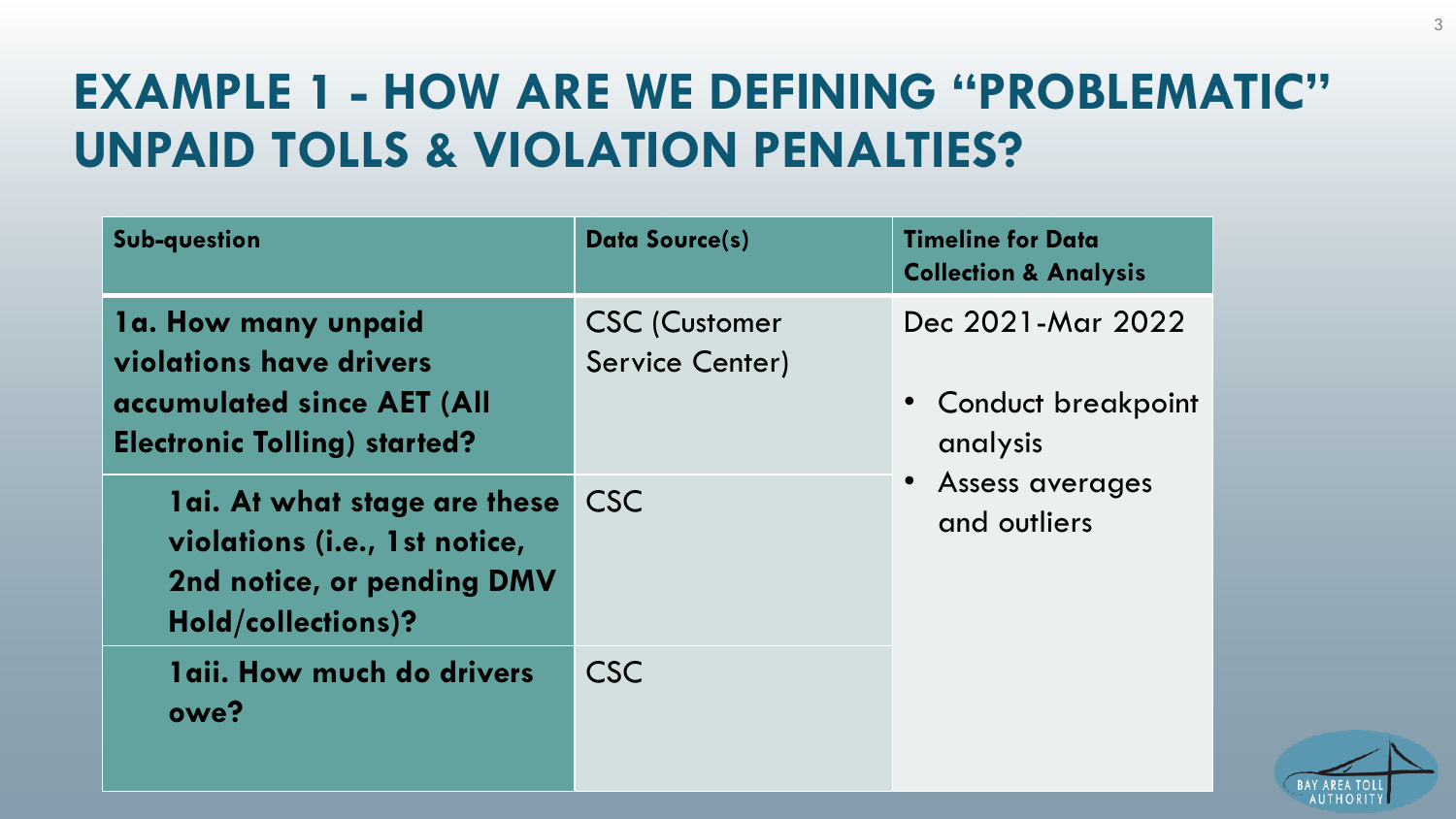#### **EXAMPLE 1 CONTINUED – HOW ARE WE DEFINING 'PROBLEMATIC' UNPAID TOLLS & VIOLATION PENALTIES?**

| <b>Sub-question</b>                                                                                                                                    | <b>Data Source(s)</b>  | <b>Timeline for Data</b><br><b>Collection &amp; Analysis</b>                               |  |
|--------------------------------------------------------------------------------------------------------------------------------------------------------|------------------------|--------------------------------------------------------------------------------------------|--|
| 1b. How many vehicles are<br>potentially going to go to DMV<br>Hold?<br>1bi. How much do these<br>drivers owe?<br><b>1bii. How long has there been</b> | <b>CSC</b>             | Dec 2021-Mar 2022<br>• Conduct breakpoint<br>analysis<br>• Assess averages and<br>outliers |  |
| a hold?                                                                                                                                                |                        |                                                                                            |  |
| <b>1biii. Are the owners of the</b><br>vehicles considered low<br>income or part of an equity<br>priority community (EPC)?                             | CSC and<br>Census data |                                                                                            |  |

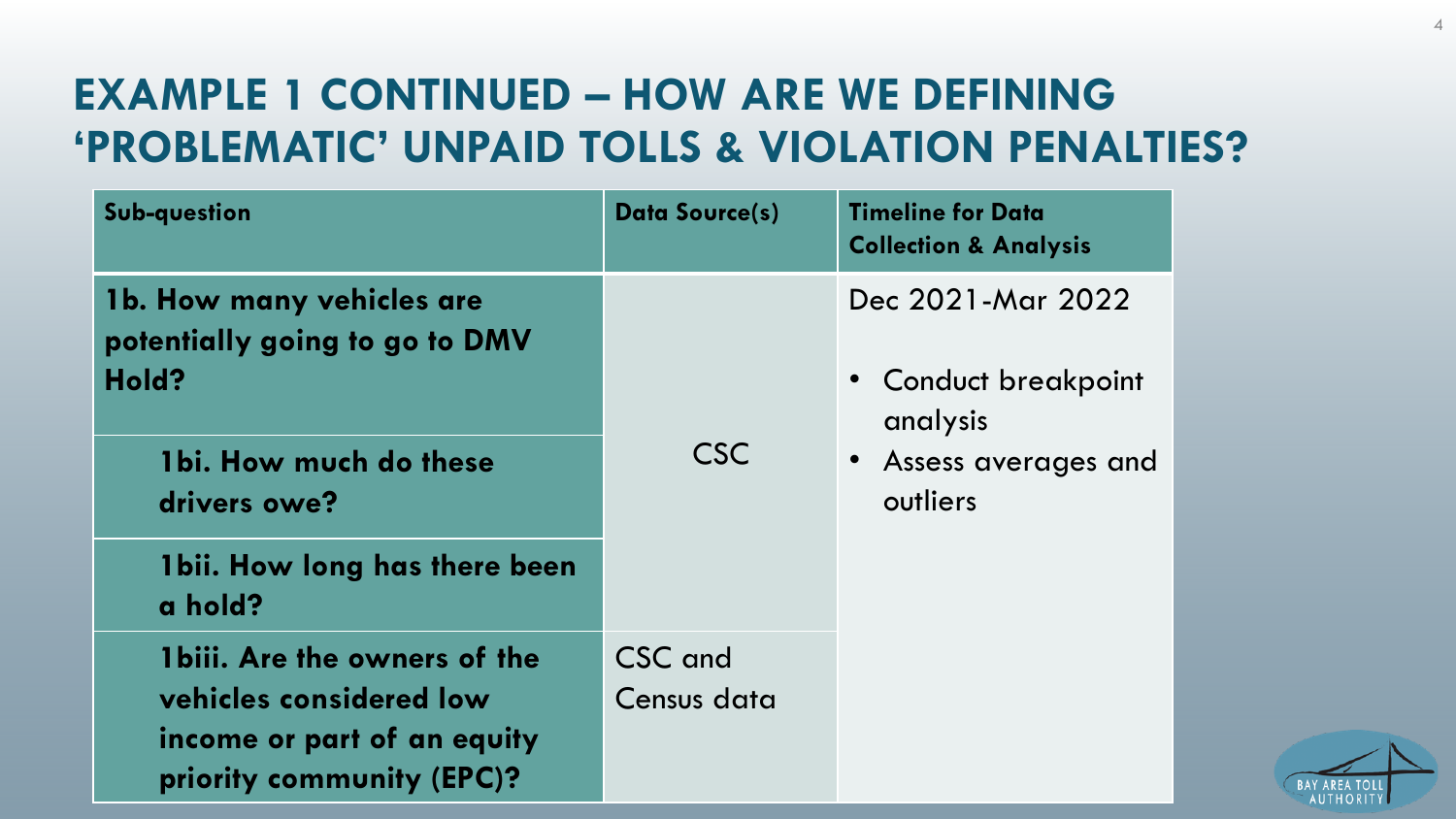# **ADDITIONAL EXAMPLES**

| <b>Question</b>                                                                                                                        | <b>Data Source(s)</b>   | <b>Timeline for Data</b><br><b>Collection &amp; Analysis</b> |  |  |
|----------------------------------------------------------------------------------------------------------------------------------------|-------------------------|--------------------------------------------------------------|--|--|
| How many non-FasTrak® customers<br>have unpaid violations from using BATA<br>bridges, express lanes, and Golden Gate<br><b>Bridge?</b> | <b>CSC</b>              | Dec 2021-Mar 2022<br>• Conduct breakpoint<br>analysis        |  |  |
| Are there barriers to entry? Do they have<br>a credit or debit card for an auto-reload<br>account?                                     | Community<br>Engagement | • Assess averages<br>and outliers                            |  |  |
| Do they have access to Cash Payment<br><b>Network locations? Are they aware of</b><br><b>Cash Payment Network at all?</b>              | Community<br>Engagement |                                                              |  |  |
| To what extent is affordability an issue<br>(i.e want to pay but can't afford to pay)?                                                 | Community<br>Engagement |                                                              |  |  |

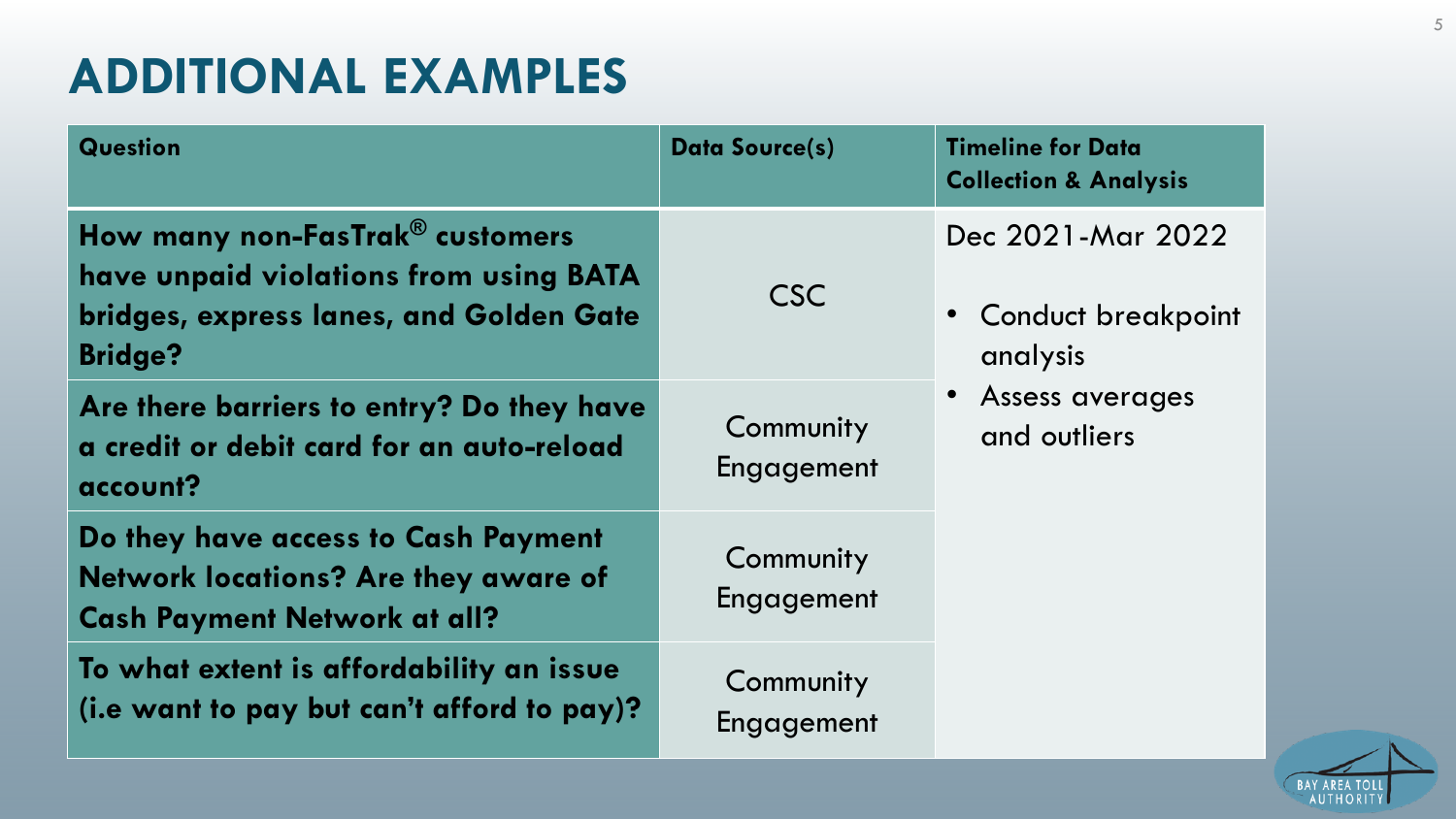#### **BAY AREA PROGRAMS – LOW-INCOME DEFINITIONS**

| Program                                                               | <b>Income Limits</b>                                                                                                 |
|-----------------------------------------------------------------------|----------------------------------------------------------------------------------------------------------------------|
| <b>Clipper START</b>                                                  | 200% of Federal Poverty<br>Household 1: \$25,760<br>Household 4: \$53,000                                            |
| <b>I-880 Means-based Pilot</b>                                        | 200% of Federal Poverty (proposed)                                                                                   |
| <b>Equity Priority Communities</b>                                    | 200% of Federal Poverty                                                                                              |
| <b>San Mateo County Express Lanes Equity</b><br>Program               | $60\%$ of AMI<br>Household 1: \$76,740<br>Household 4: \$109,620                                                     |
| <b>Treasure Island Transportation</b><br><b>Affordability Program</b> | Very Low-Income Households: Less than 55%<br>AMI<br>Moderate- and Low-Income Households:<br>between 55% and 120% AMI |

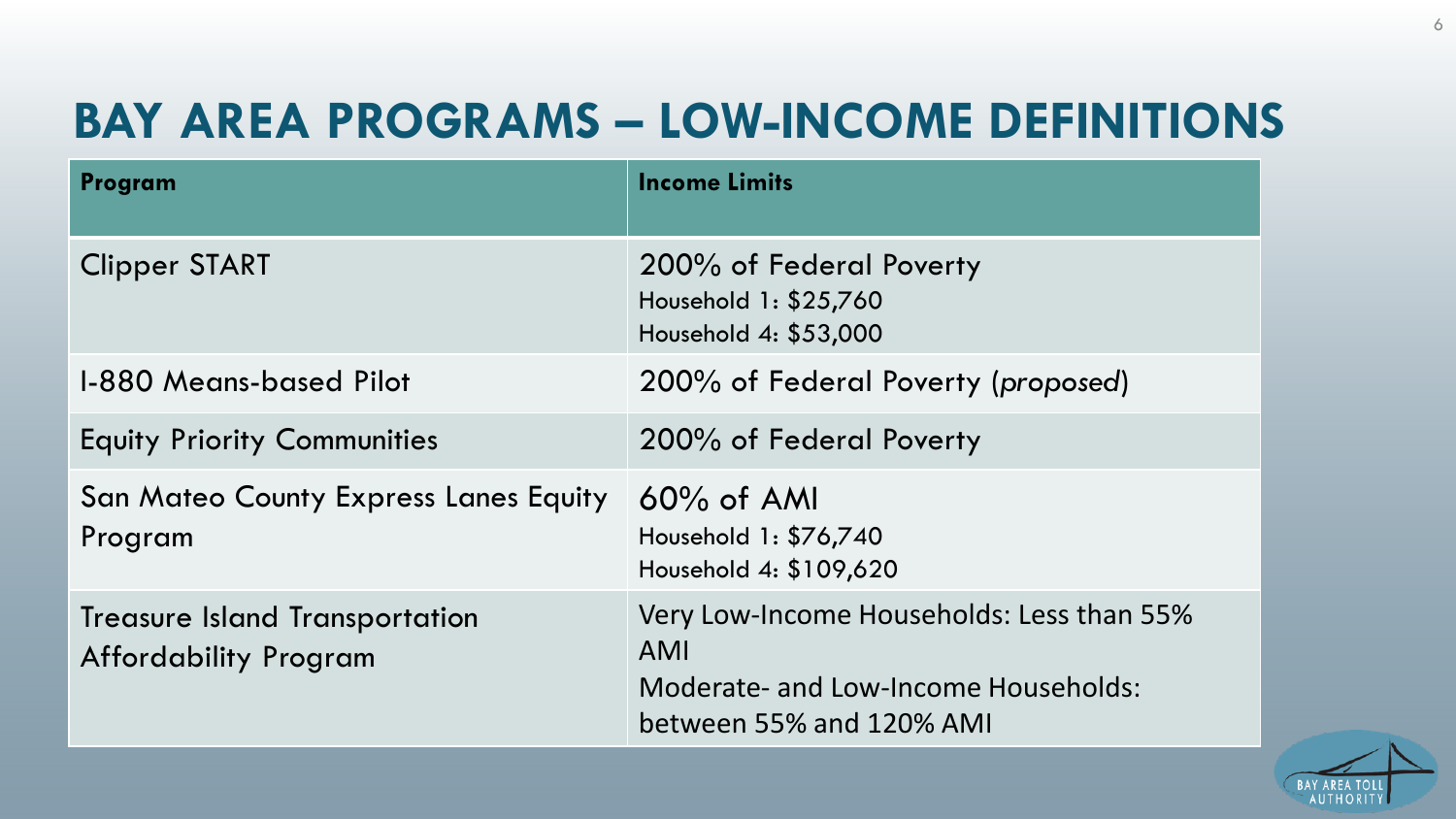#### **OVERALL INVOICE AND VIOLATIONS PROCESS**

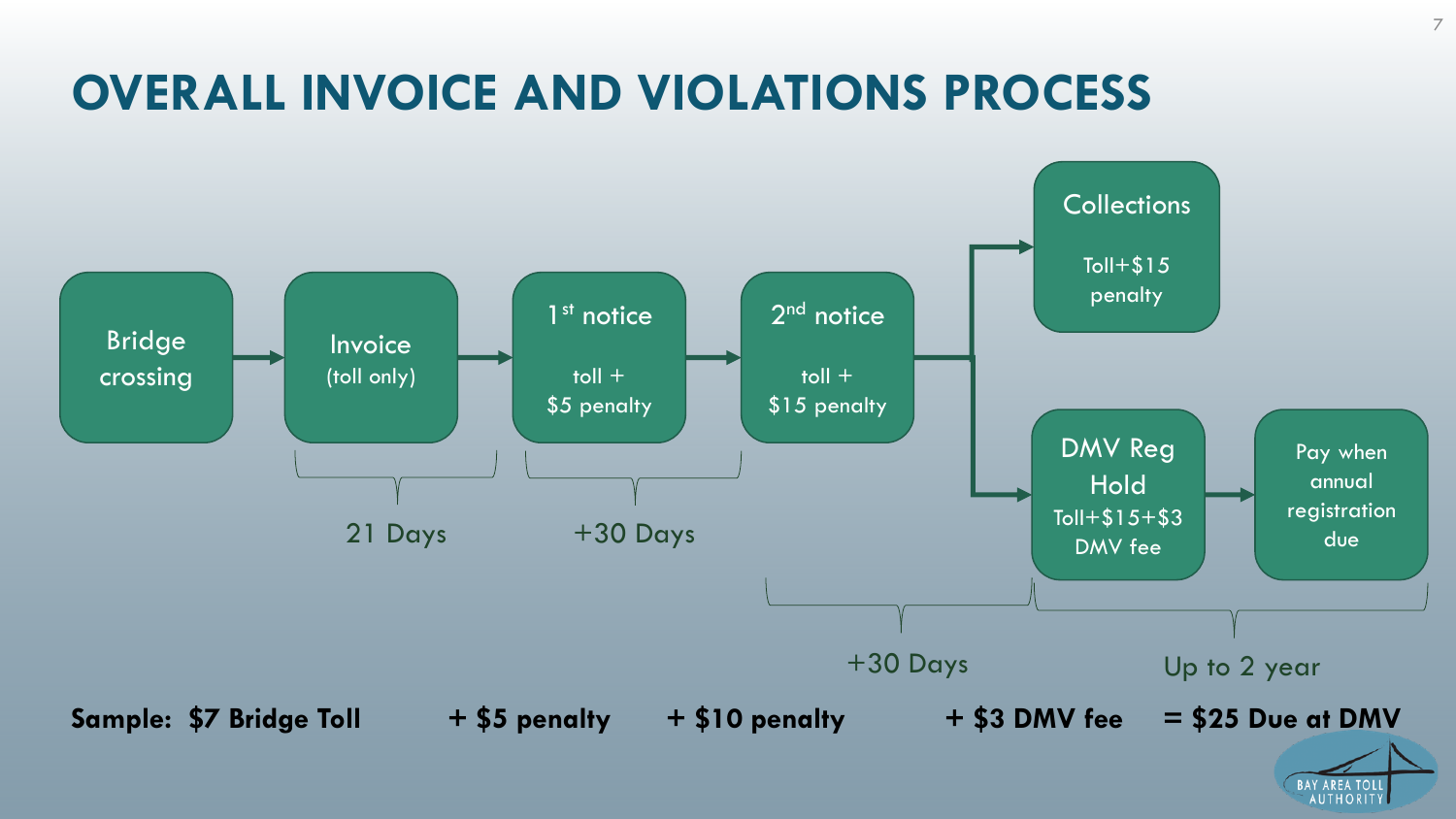#### **FOR SCALE…**

| <b>Approximate</b><br><b>Frequency</b> | \$7 Toll Paid<br><b>On Time</b><br>(within<br>approx. 30<br>days) | 1 <sup>st</sup> Violation<br><b>Amt. Owed</b><br>$$5$ per<br>violation) | 2 <sup>nd</sup> Violation<br><b>Amt Owed</b><br>(Additional \$10<br>per violation) | Owed at<br><b>DMV</b><br>(Additional \$3<br>fee per<br>violation) | <b>Number of</b><br><b>Times RSCS has</b><br><b>Attempted to</b><br><b>Contact via Mail</b> |
|----------------------------------------|-------------------------------------------------------------------|-------------------------------------------------------------------------|------------------------------------------------------------------------------------|-------------------------------------------------------------------|---------------------------------------------------------------------------------------------|
| 1 Week<br>(5 Crossings)                | \$35                                                              | \$60                                                                    | \$110                                                                              | \$125                                                             | $\mathfrak{Z}$                                                                              |
| 1 Month<br>(20 Crossings)              | \$140                                                             | \$240                                                                   | \$440                                                                              | \$500                                                             | $\mathfrak{Z}$                                                                              |
| 12 Months<br>(260 Crossings)           | \$1,820                                                           | \$3,120                                                                 | \$5,720                                                                            | \$6,500                                                           | $30 - 35$                                                                                   |
| 24 Months<br>(520 Crossings)           | \$3,640                                                           | \$6,240                                                                 | \$11,440                                                                           | \$13,000                                                          | 65-70                                                                                       |
| <b>48 Months</b><br>(1040 Crossings)   | \$7,280                                                           | \$12,480                                                                | \$22,880                                                                           | \$26,000                                                          | 135-140                                                                                     |

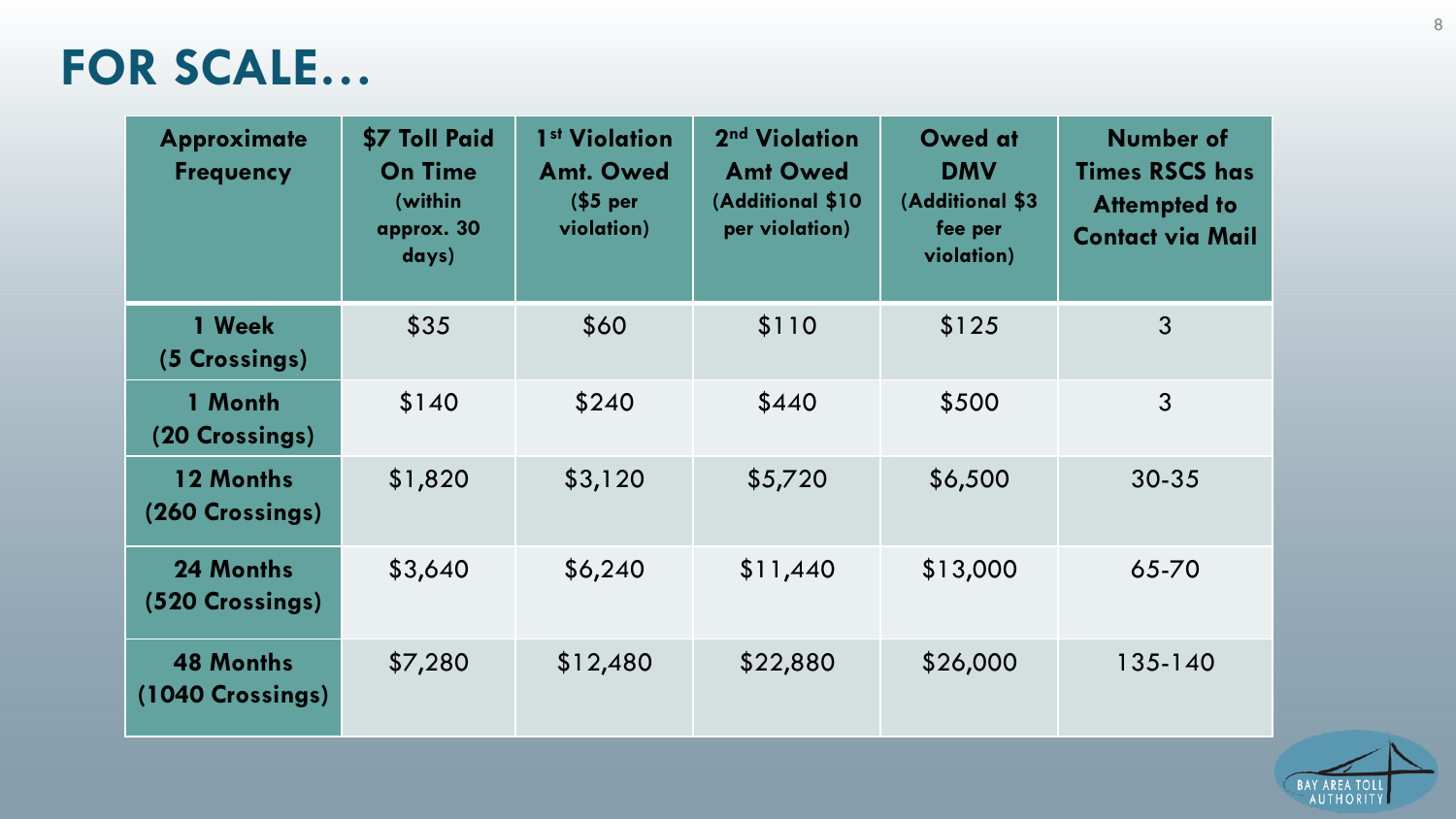### **BREAKDOWN OF VIOLATIONS ELIGIBLE FOR DMV HOLD AND COLLECTIONS (JAN-SEPT 2021)**

|                                                                                                                   | <b>Violations</b><br>per Plate | $\frac{0}{0}$ | Count   | <b>Penalties Owed</b><br>(\$15/violation) |         |
|-------------------------------------------------------------------------------------------------------------------|--------------------------------|---------------|---------|-------------------------------------------|---------|
| 10 or less violations per<br>plate make up 85%<br>of unpaid violations eligible                                   |                                | 43%           | 234,200 | \$15                                      |         |
| for DMV hold or collections<br>as of September                                                                    | $2$ to $10$                    | 42%           | 204,400 | \$30                                      | \$150   |
| How many of these<br>unique violators are<br>located in low-income<br>areas? How many are<br>flouting the system? | 11 to 19                       | 6%            | 29,900  | \$165                                     | \$285   |
|                                                                                                                   | 20 to 49                       | 6%            | 28,900  | \$300                                     | \$735   |
|                                                                                                                   | 50 to 75                       | 2%            | 8,100   | \$750                                     | \$1,125 |
|                                                                                                                   | Over 75                        | $1\%$         | 8,900   | \$1,125                                   |         |
|                                                                                                                   | Total                          | 100%          | 514,400 |                                           |         |

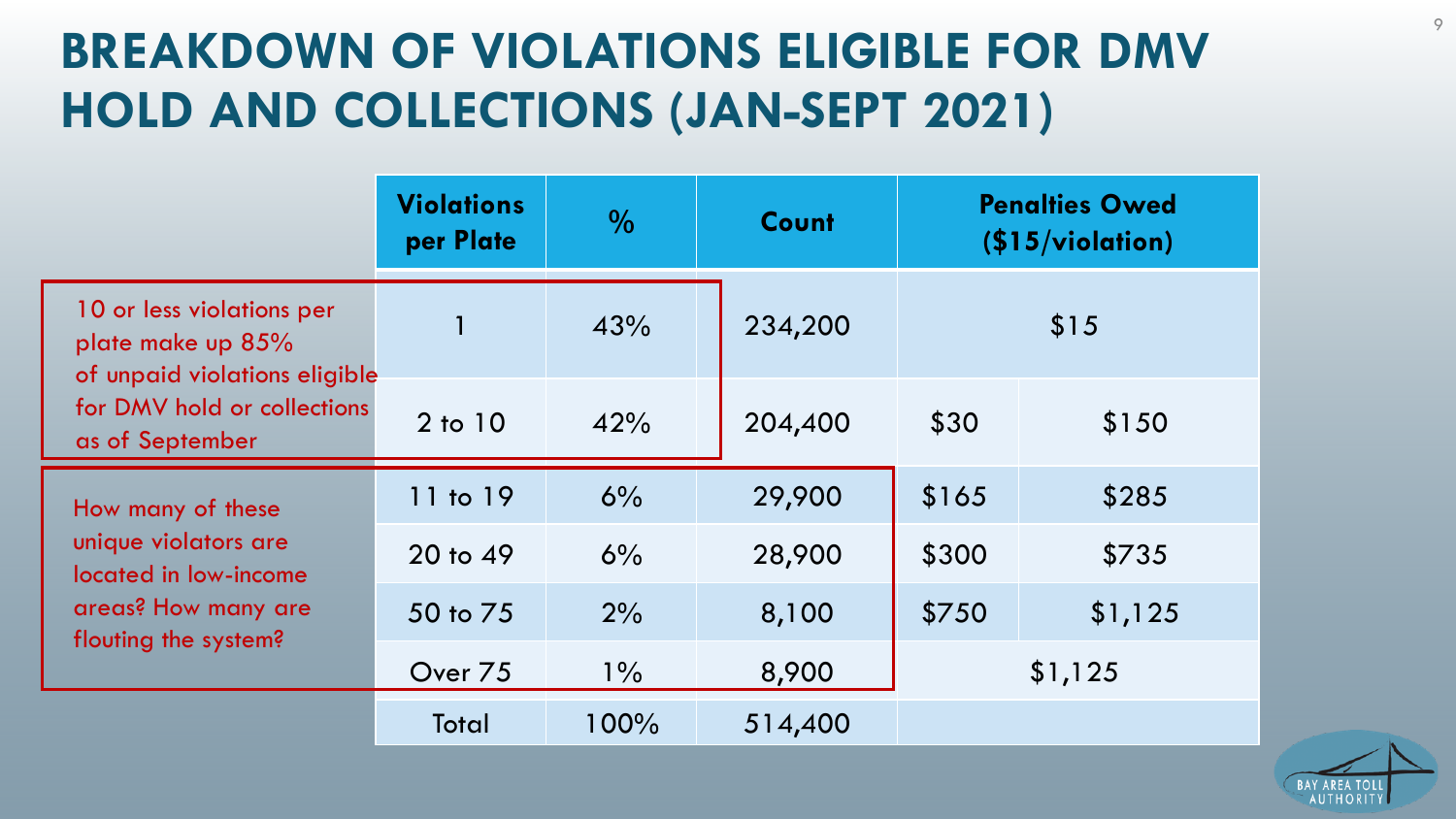# **COLLECTIONS**

Unpaid transactions that are not eligible for DMV registration hold are sent to collections:

- Negative balance/revoked FasTrak<sup>®</sup> accounts
- Out-of-state plates
- Limit of 75 transactions for DMV hold per license plate
- Vehicle sold

If you fall into collections, process is:

- Collection agency uses additional resources to deliver notices
- Payment and settlement plans available
- Phone, mail, and online payment channels
- No fees are added to the toll/penalty amount owed
- No interest is added to the toll/penalty amount owed
- Don't do Credit Watch don't ruin people's credit
- Can take from Franchise Tax Board refunds

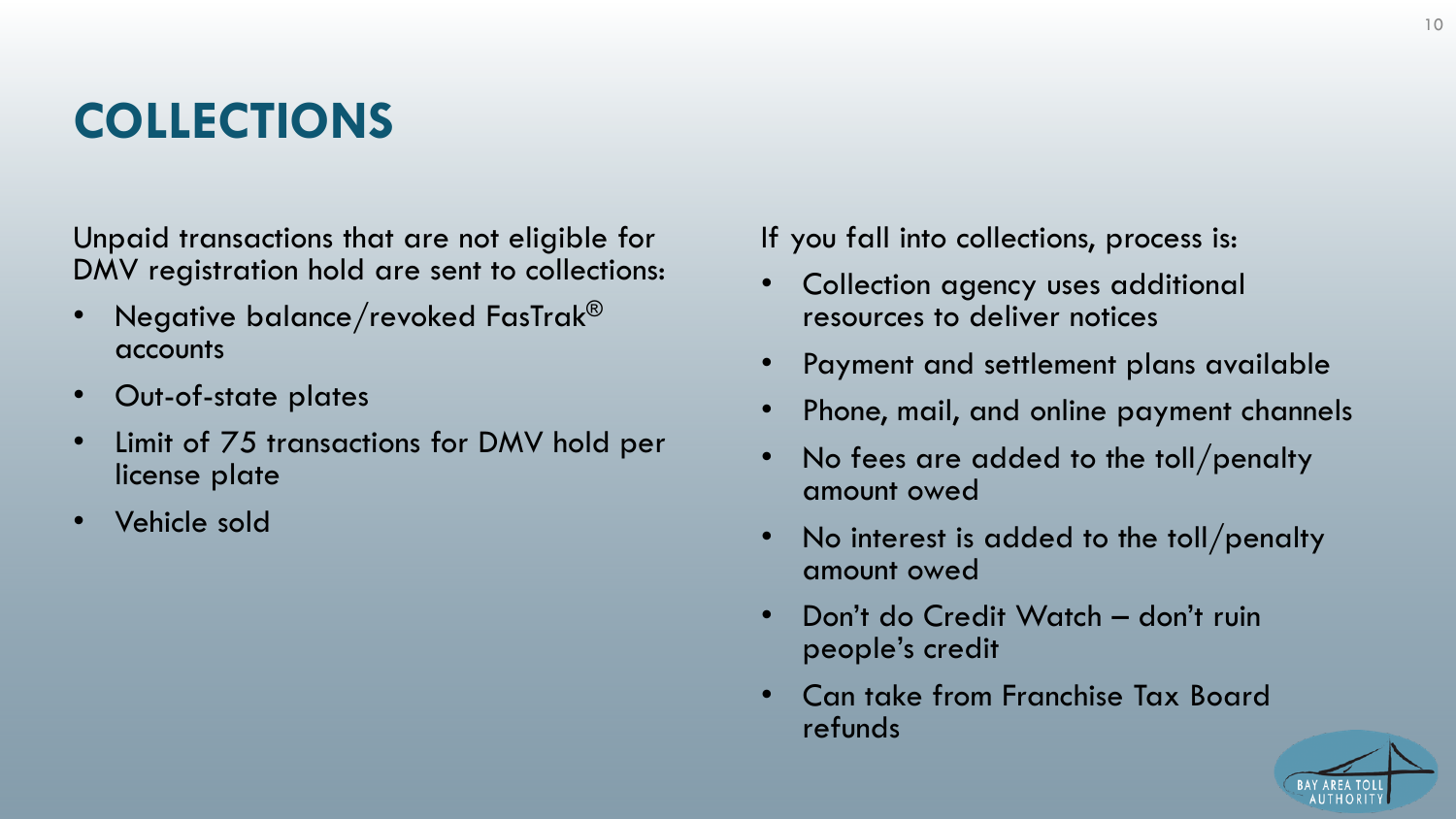#### **DMV REGISTRATION HOLD**

If you fall into DMV Hold:

- Cannot register vehicle until tolls, penalties, and fees are paid
- \$3 fee applied by DMV
- No additional BATA fees or penalties are charged

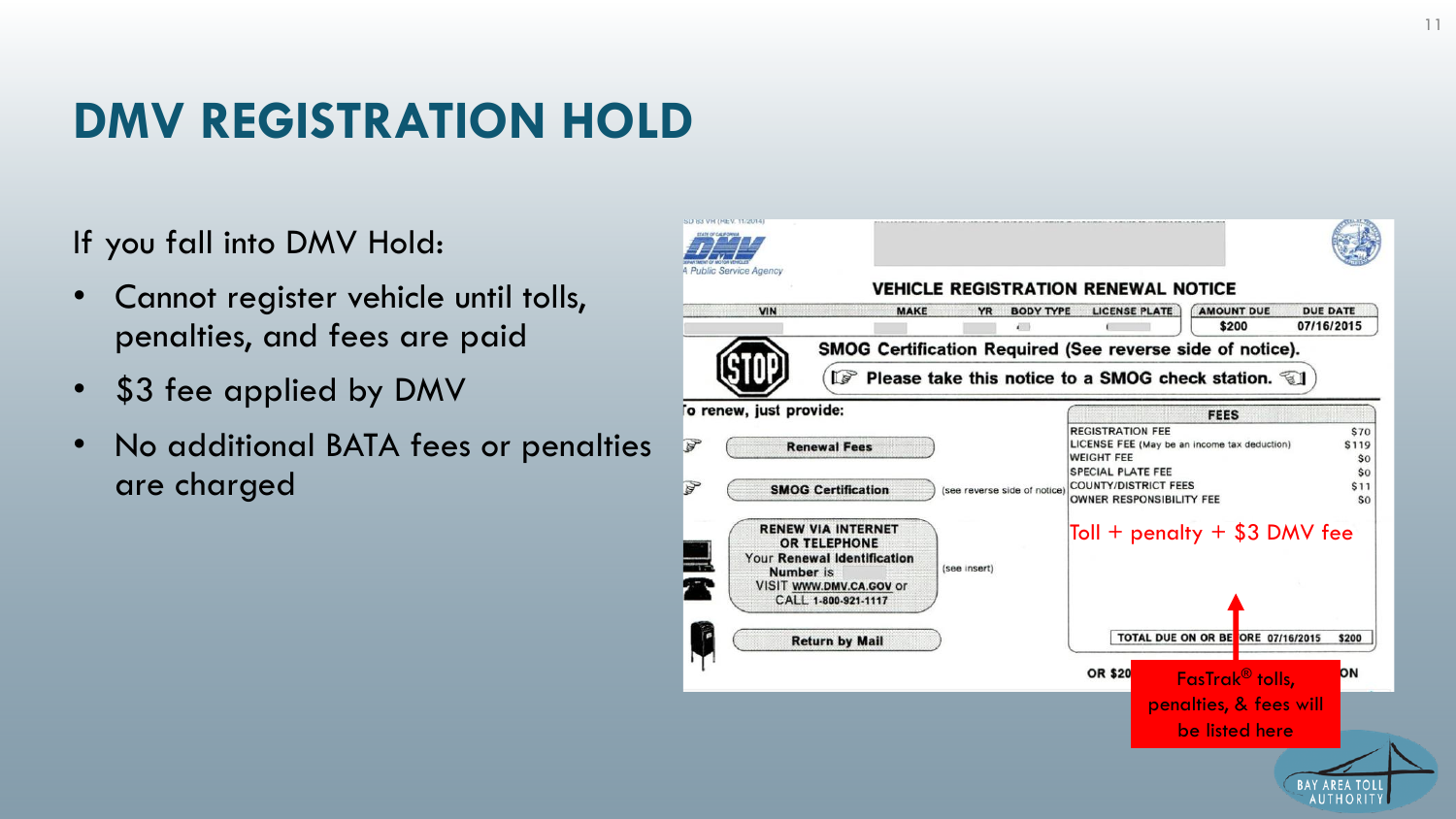#### **DISPUTE PROCESS**

If you fall into debt:

- Dispute process available; process explained:
	- On invoices and violations
	- On website
	- By calling the CSC
- Potential to make more transparent

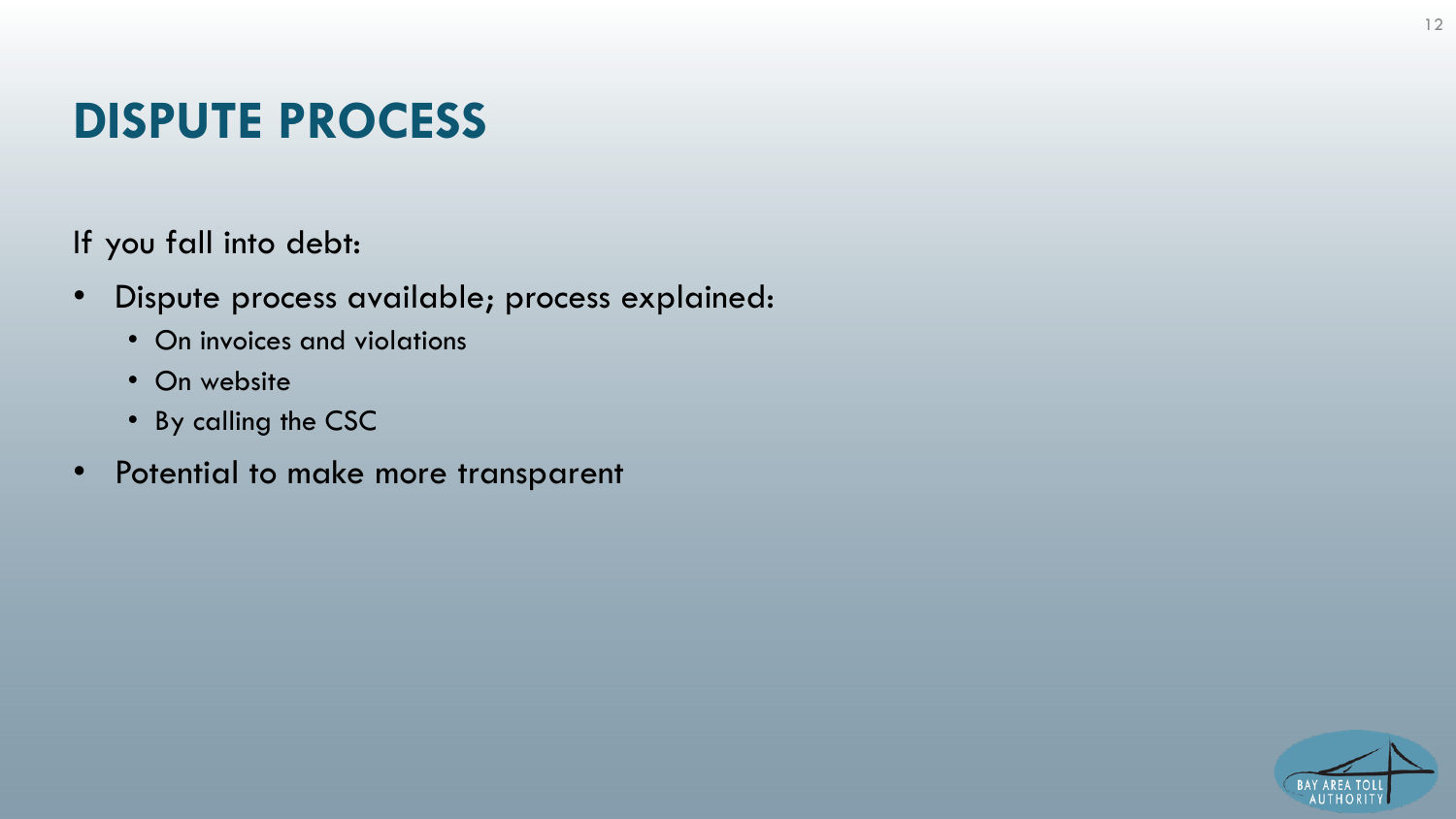#### **COMMUNITY ENGAGEMENT QUESTIONS**





understand the problem and create

impactful solutions.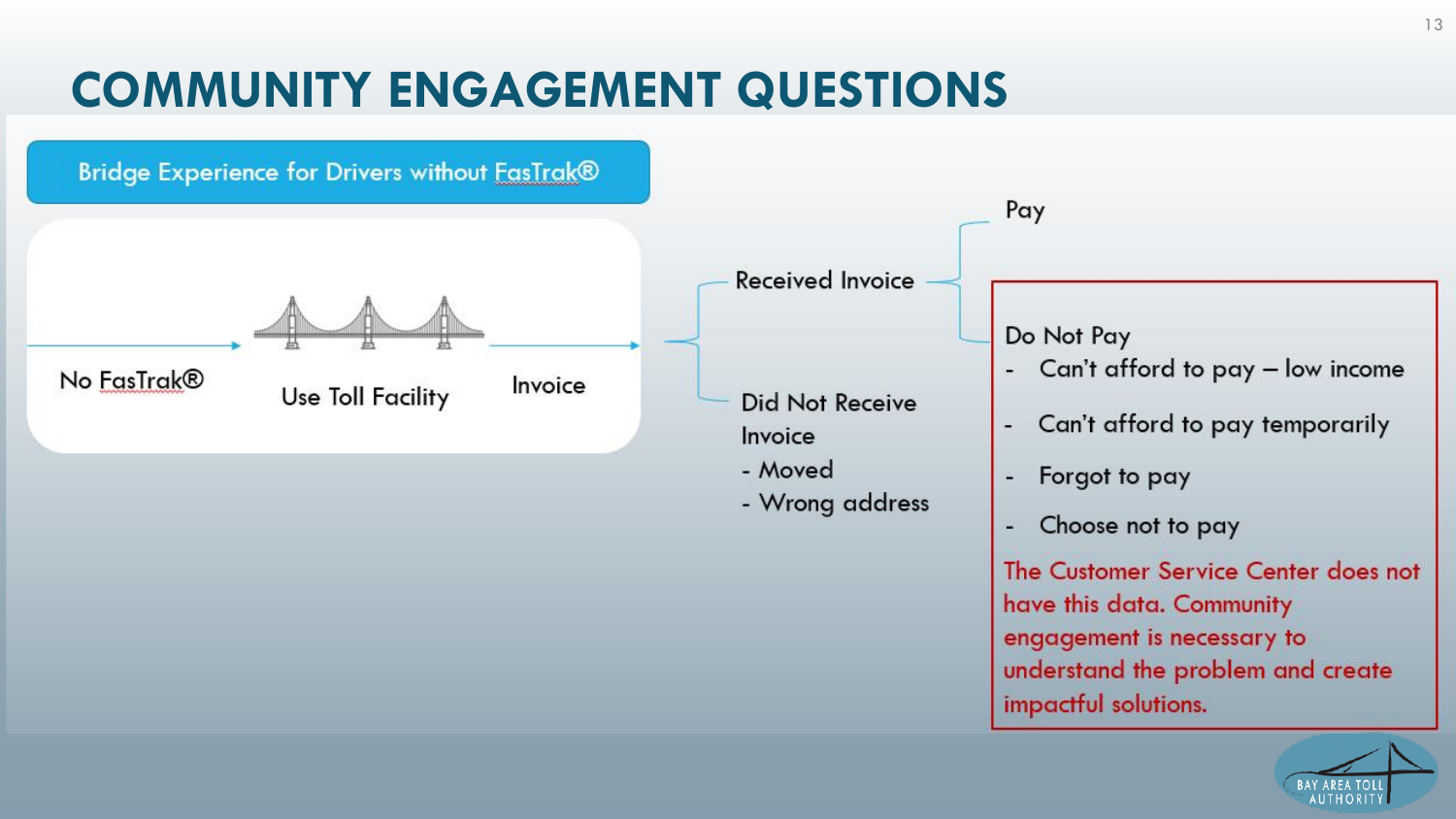#### **COMMUNITY ENGAGEMENT POSSIBLE SOLUTIONS**



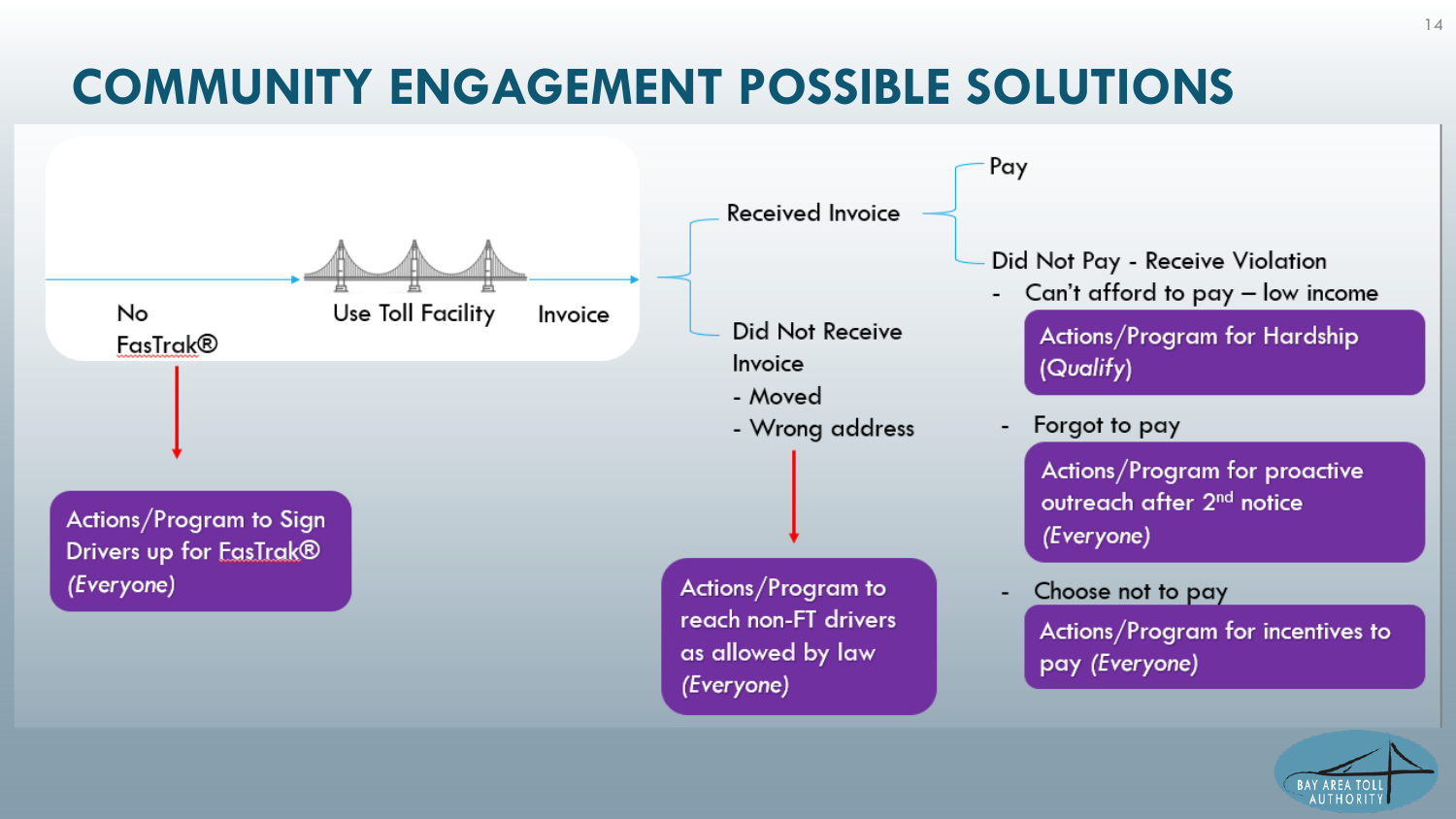#### **EXAMPLE: USER STUDY 1**

#### Joe, 53

- **Landscaper**
- **Recently moved**
- Household income \$60K
- No FasTrak account (relies on monthly invoice)
- Owes \$500 (one month of weekday bridge crossings 20)
- What policy changes would benefit him?
	- Payment plans?
	- Better awareness of disputes process?
	- Multiple ways to notify people as allowed by law?

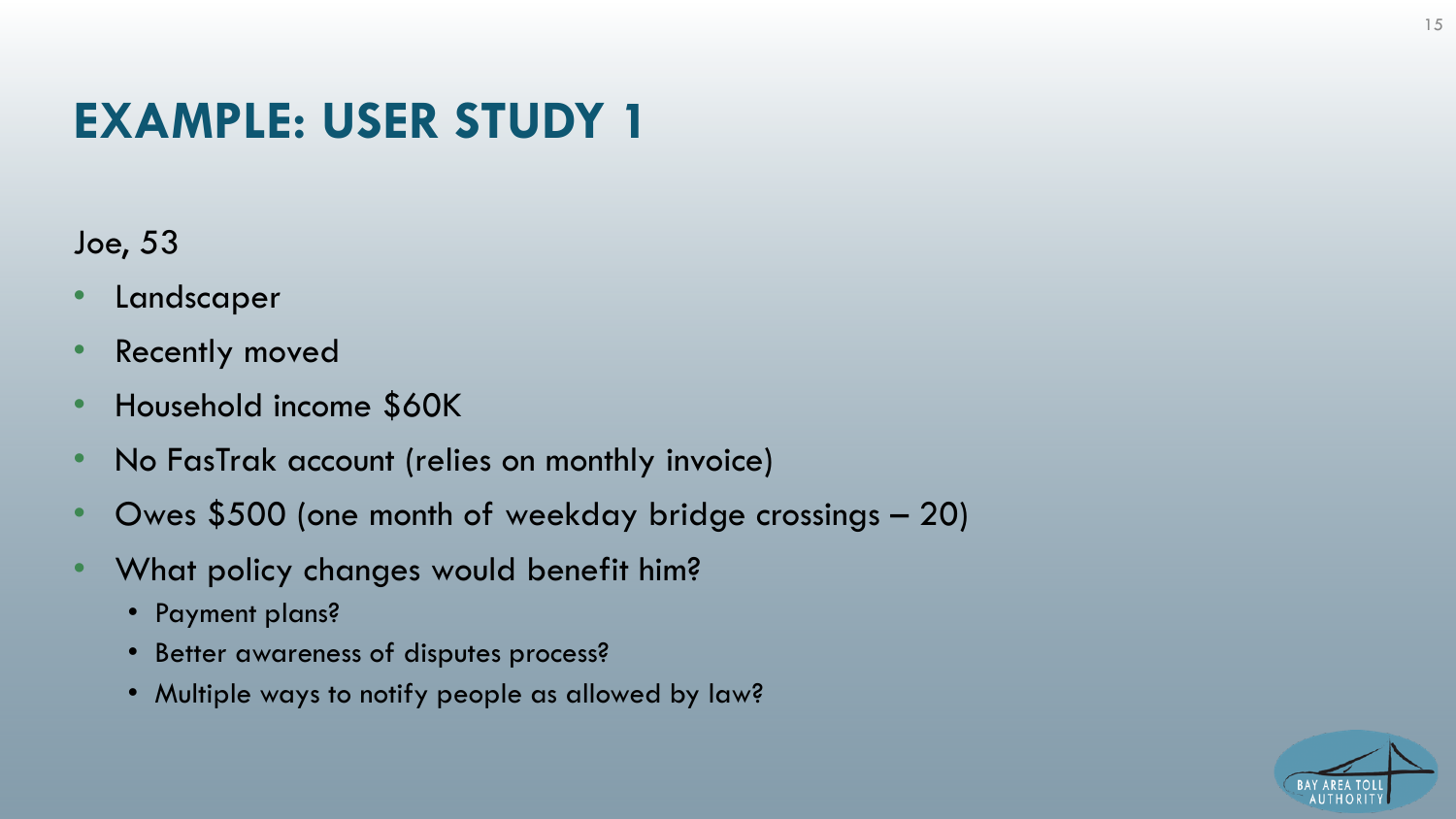#### **EXAMPLE: USER STUDY 2**

#### Sabrina, 24

- Full-time college student, lives with parents
- Household income \$180K, but personal income \$16,000
- Has FasTrak account but no credit card; mails check to fund account balance
- FasTrak account is negative and owes \$110 (five unpaid invoiced transactions)
- Unaware of cash payment network
- What policy change would benefit her?
	- Extended due dates?
	- Better access to and awareness of a cash payment network?
	- Better awareness of disputes process?
	- Acceptance of other payment methods (PayPal, Venmo, etc.)?

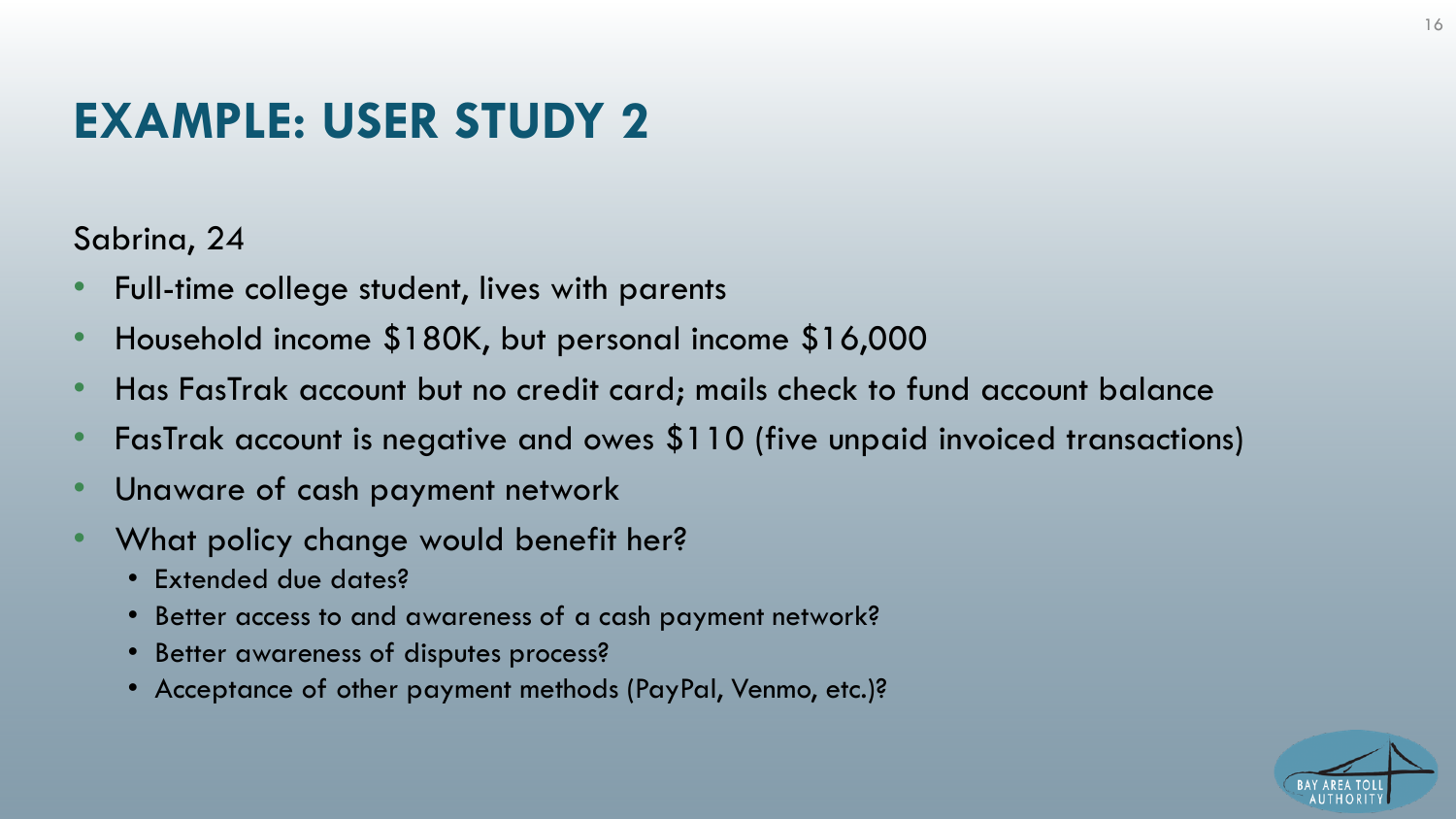#### **EXAMPLE: USER STUDY 3**

#### Pat, 35

- Small business owner
- Household income \$220K
- No FasTrak account
- Owes \$6,500 (12 months of weekly bridge crossings)
- What policy changes would benefit him?
	- Payment plans?
	- Better awareness of disputes process?

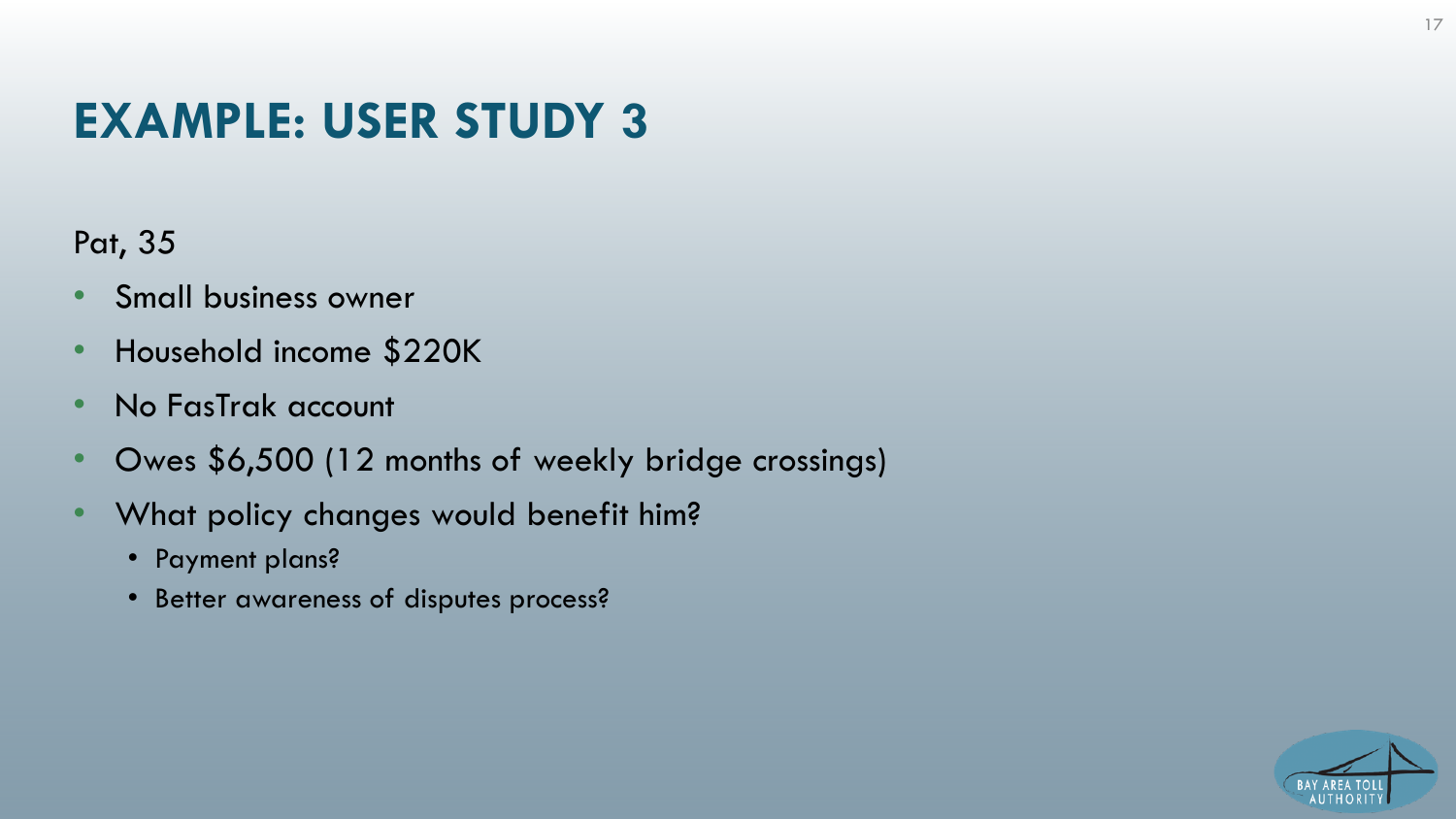#### **NEXT STEPS**

#### Now – June 2022

- Conduct quantitative research
- Conduct community engagement
- Monitor impact of reduced penalties
- Roll out reduced tag deposit, starting balance reduction and elimination of cash payment network fees
- Approximately July December 2022
- Consider new or modified pilots based on targeted data analysis and community engagement
- Continue planning for longer term implementations

Approximately January – December 2023 (staged activities based on priorities)

- Implement and monitor pilots
- Review evaluation results; determine need for more changes Post December 2023
- Implement longer term changes